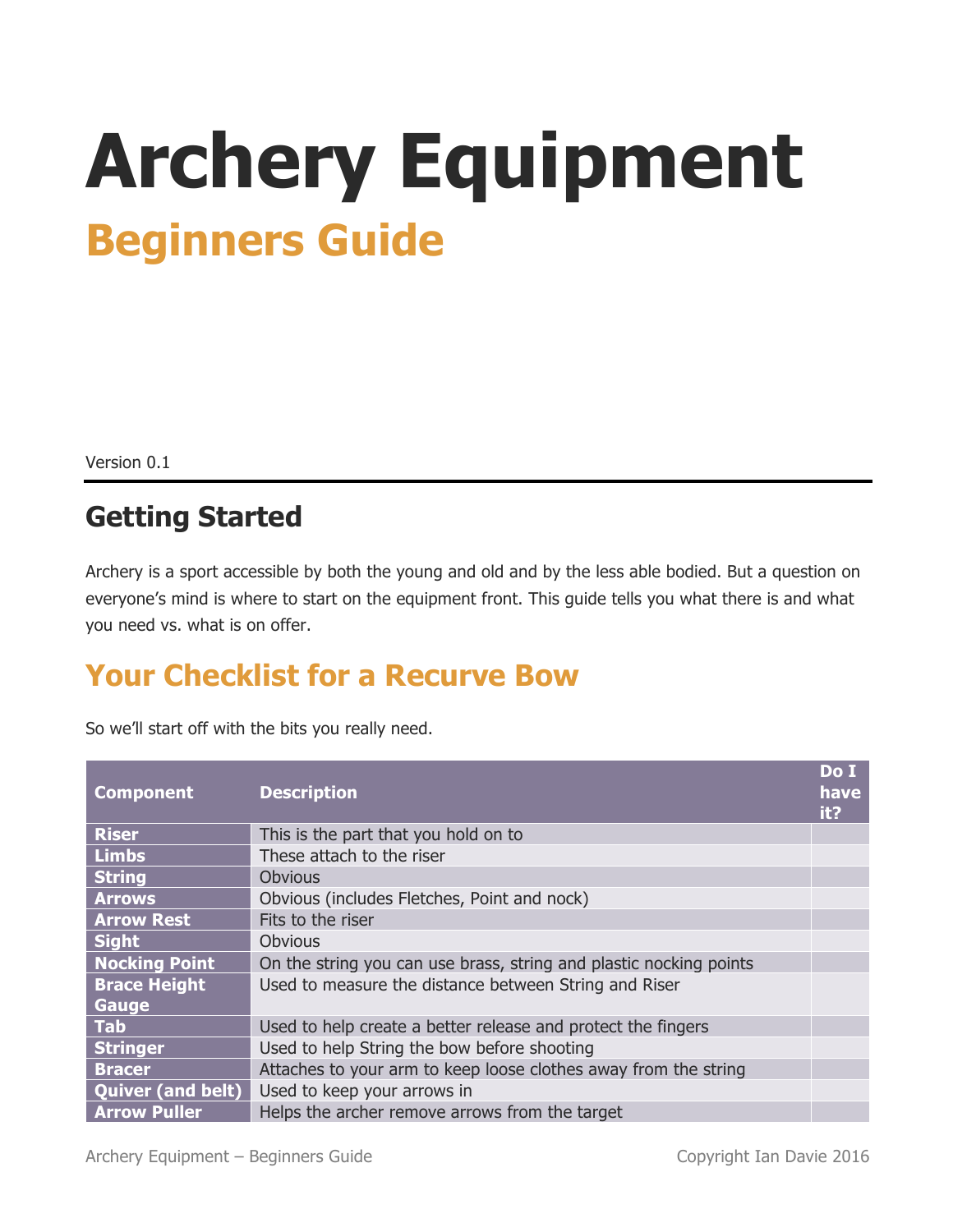**Bow Stand** When you're not shooting, this holds your bow **Button Fits to the riser. Used to tune arrow flight** 

Whereas this is the stuff that is more of a nice to have once you decide that you want to get more into the sport.

| <b>Component</b>                            | <b>Description</b>                                                             | Do I<br>have<br>it? |
|---------------------------------------------|--------------------------------------------------------------------------------|---------------------|
| Longrod                                     | Helps stabilize the bow                                                        |                     |
| Side Rods, 'V' Bar<br><b>&amp; Extender</b> | Also part of the stabilization system                                          |                     |
| <b>Clicker</b>                              | Used to help create a consistent draw length                                   |                     |
| <b>Limb Dampers</b>                         | These help dampen the vibrations in the limbs                                  |                     |
| <b>Bow Sling</b>                            | Attached to the wrist or fingers to stop the bow from falling to the<br>ground |                     |
| <b>Chest Guard</b>                          | Used to keep clothes away from the string at full draw                         |                     |
| <b>Spotting Scope</b>                       | Helps see where the arrows are hitting at distance                             |                     |
| <b>String wax</b>                           | Helps to improve string durability and water resistance                        |                     |

#### **Bow Types**

There are lots of different bow types you can shoot, although they broadly fit into 2 types and we've separated out the Olympic Recurve as a type, although traditional bows can be recurve bows. At a personal level, which one you choose to shoot is down to you and what you get the most enjoyment from.

### **Traditional, Longbow, Bare bow**

Archers shoot traditional bows in all major forms of archery and the longbow is perhaps one of the most recognisable names. Longbows are only made up of two pieces, the string and the bow itself, although more modern longbows can be made of laminated woods they were originally made from a single piece of yew. Longbows can also be considered one of the more difficult bows to master, because you don't generally have anything for aiming and there's no arrow rest.

There are a myriad of other traditional bows you can shoot including flat bows and various hunting bows from around the world. You can also shoot a modern recurve with no sights or stabilisers, this way they are called bare bow.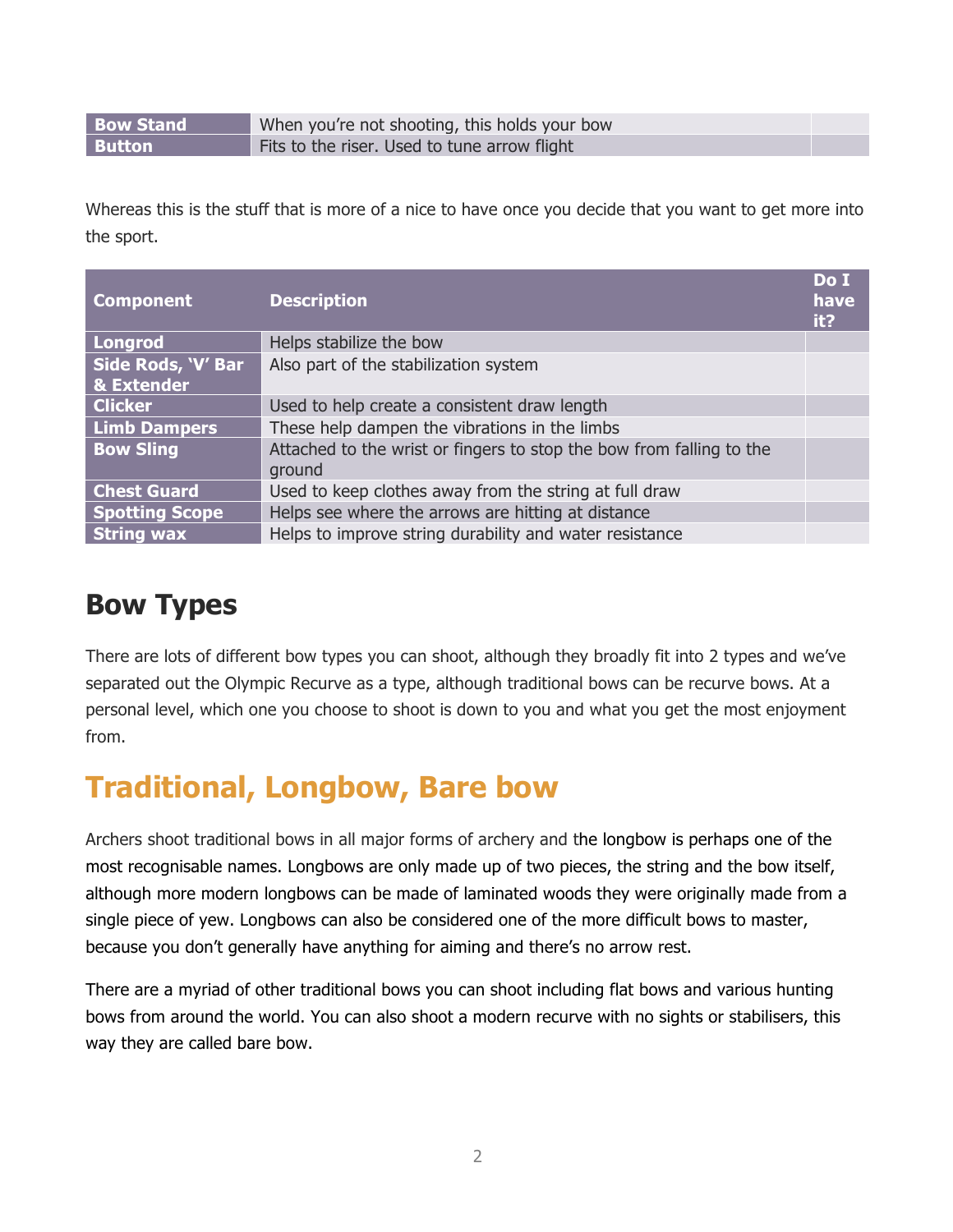## **Olympic Recurve**

Recurve bows are the only bows the Olympics allow. The modern recurve is an evolution of an older type, where technology has introduced new materials, construction and attachments to aid the shooter. The basic premise is that the limb tips curve away from the archer and you can find pictures of recurve bows dating back many hundreds of years B.C.

The Olympic Recurve has 4 main parts, the riser, the limbs (X2) and the sting. The riser is the part of the bow that you hold onto and it contains mounting points for the sights, limbs, stabilisers and button.

### **Compound**

The Compound bow is really the modern bow and can be used in almost all forms of archery, although they are not used in the Olympics they are used in the Paralympics. The compound bow uses a system of cables, pulleys and eccentric cams that assist the archer in holding a heavy draw weight at full draw. The archer will also typically use a release aid; this is a trigger enabling a much cleaner release of the arrow. Aiming still uses a sight but in compound bows it can be slightly magnified and includes a part on the bow string called the "peep" which overall gives the archer a much better chance of shooting consistently. Overall a compound bow will take more strength to initially draw, but is easier to hold on aim, this gives the archer improved distance, velocity and aim of the arrow.

### **Forms of Archery**

At our club we predominantly shoot target archery with the occasional Clout but there are other broader forms you may be interested in.

## **Target Archery**

This is the current Olympic form of the sport. This popular form of archery takes place on flat terrain and consists of shooting a given number of arrows, known as a round, at targets over distances of up to 100 yards for men and 80 yards for women. Juniors have their own special shorter distances depending on age. Indoor archery with its smaller target faces and closer distances is very popular during the winter months.